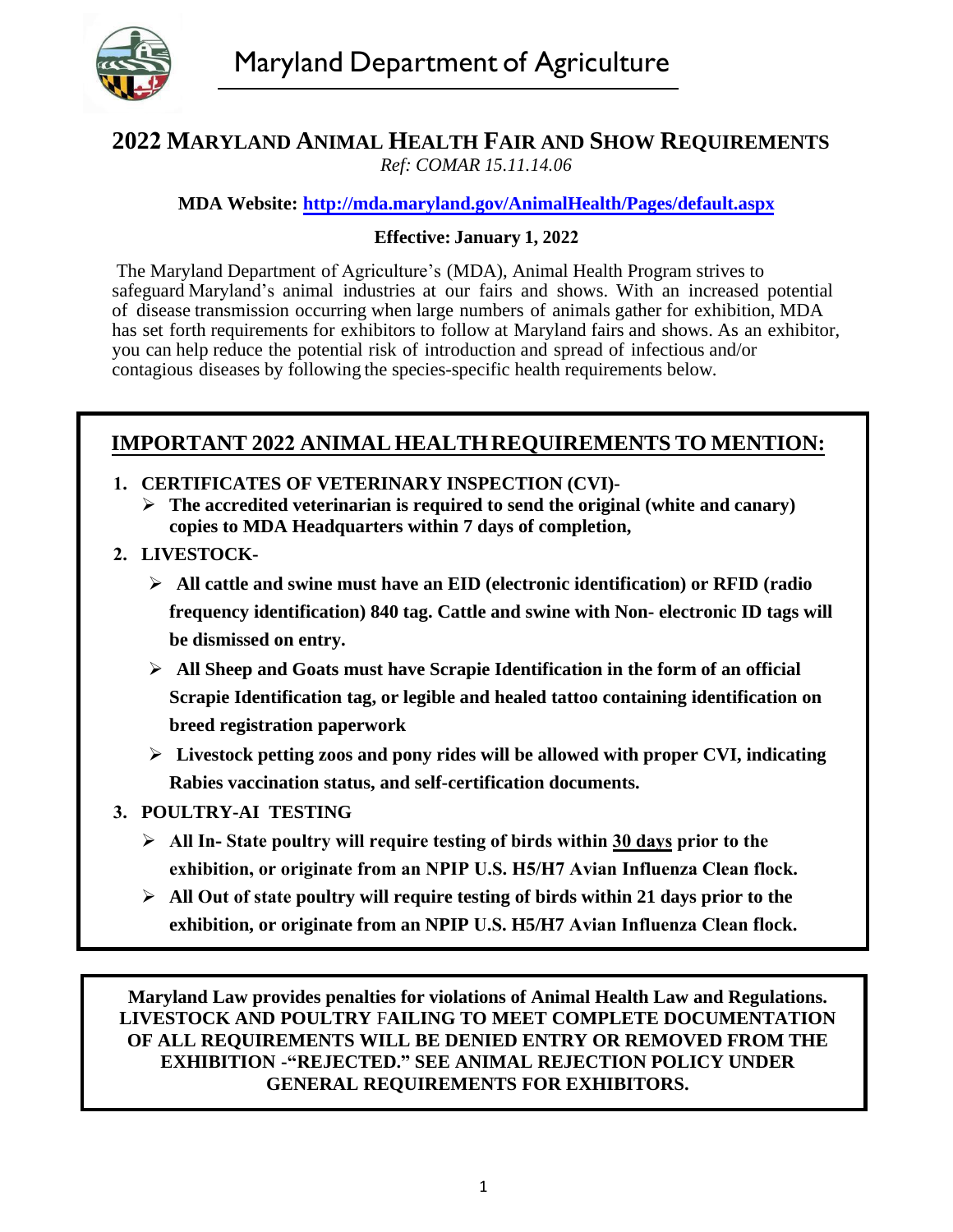

#### **REQUIREMENTS FOR SPONSORS OF A LIVESTOCK/POULTRY EXHIBITION (***COMAR 15.11.14.05***)**

- 1. **Notification:** Exhibit sponsors must notify the Maryland Department of Agriculture (MDA), Animal Health Program Headquarters, 50 Harry S. Truman Parkway, Annapolis, MD 21401, of intent to sponsor an event that includes the exhibition of livestock or poultry no less than **30** days before the proposed event. Please fill out all information with contact correctly, to include a phone number and email address. Animal arrival times MUST be provided to ensure coverage for entry. Please call 410-841-5810 to request an **EXHIBITION NOTIFICATION form** or go to MDA's website: http://mda.maryland.gov/animalhealth/pages/fairs -shows.aspx
- 2. **Reporting:** Sponsors must report to the Department any animal from the exhibition suspected of having or showing obvious, apparent, or known signs of a contagious or infectious disease and/or deaths; and exclude from the exhibition premises any animals having obvious, apparent, or known signs of a contagious or infectious disease. A summary of all disease events shall be provided to MDA, in the form of an **ANIMAL INCIDENT REPORT**. Call 410-841-5810 to request an **ANIMAL INCIDENT REPORT FORM** or go to MDA's website: http://mda.maryland.gov/AnimalHealth/Pages/ Fairs-Shows.aspx
- 3. **Records:** Exhibit sponsors must maintain a report of the owner, premises location and species of all animals attending the exhibition and provide this report upon request by MDA.
- 4. **Exemptions:** Exemptions of this regulation may be granted. (Refer to *COMAR 15.11.14.05*)

## **GENERAL REQUIREMENTS FOR EXHIBITORS OF ALL ANIMAL SPECIES (***COMAR 15.11.14.04-06***)**

**Exhibitors** at state, county, and district fairs, along with other livestock exhibitions, expositions, rodeos, shows, and swap meets are required to comply with regulatory provisions of the State of Maryland relating to animal health as noted in COMAR 15.11.14.04-06. **Requirements Apply to All Livestock and Poultry:** Livestock is defined as those species of animals used for human food or fiber or those species of animals used for service to humans. This includes but is not limited to cattle, sheep, new world camelids (llamas & alpacas), goats, bison, privately owned cervids, swine, equine, and rabbits. Livestock does not include dogs, cats and exotic pets. Poultry is defined as any living domestic bird raised for food or other purposes including, but not limited to, chicken, turkeys, ostriches, emus, rheas, cassowaries, other ratites, waterfowl and game birds.

1. **DOCUMENTATION:** Documentation is required for entry of all livestock and poultry and is described below. Examples of forms can be obtained by visiting the Animal Health website at:

**http://mda.maryland.gov/animalhealth/pages/fairs -shows.aspx**

For out of state animals, see species specific out of state requirements. **Upon request, a person who exhibits livestock shall present for inspection all reports, test charts, and appropriate health certificates required to accompany the livestock and poultry.**

- 2. **CERTIFICATE OF VETERINARY INSPECTION is required for most entries.**
	- a. **MARYLAND ENTRIES:** All Maryland entries must be accompanied by a Maryland Certificate of Veterinary Inspection (CVI) for show, except poultry, equine and rabbits.
		- The Maryland CVI **is valid for 120 days for fairs and shows**, providing that the status of the herd or animal(s) does not change.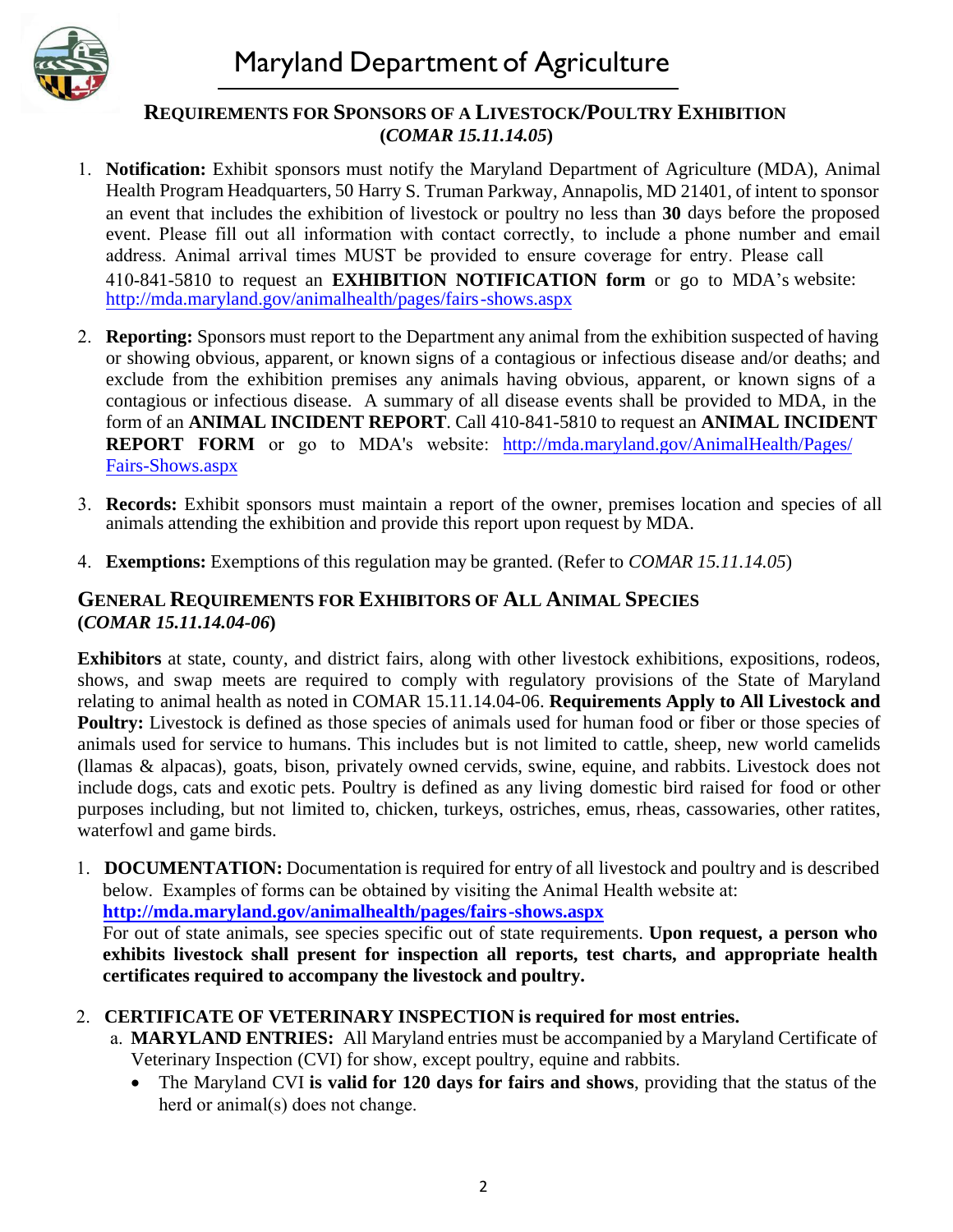# Maryland Department of Agriculture



- The Maryland CVI is **a legible record**, made on an official Maryland State form, issued by a Maryland accredited veterinarian, issued for animals being shown within the state and not crossing a state line, which shows that the animals listed thereon meet the health requirements of the state of Maryland.
- The Maryland CVI **must be completed and signed by a Maryland accredited veterinarian** using the proper selected report on the CVI form. Each animal must be properly identified on the CVI. The veterinarian must select if this document is for fair and exhibition season, sale or other (with explanation).
- The veterinarian is required to send the original (white and canary) copies to MDA Headquarters within **7 days of completion**, the middle (pink) transport copy is to be retained by the owner and should accompany livestock during travel. The last (goldenrod) copy is for the veterinarian's records.
- **OUT-OF-STATE ENTRIES:** All out-of-state entries must be accompanied by an **Interstate Certificate of Veterinary Inspection**, except poultry and rabbits, require a CVI.
- The Interstate CVI **is valid for no more than 30 days** from the date of inspection.
- An **Interstate CVI must be legible**, made on an official form of the state of origin, issued by an accredited veterinarian, and issued for animals being imported to this state within 30 days before the entry of the animals, which shows that the animals listed thereon meet the health requirements of the state of Maryland.
- 3. **SELF CERTIFICATION**: A completed *Self Certification* is required for all entries except for equine entering equine only events*.*

*Self Certification* **forms must be filled out within 24 hours prior to loading** and presented upon request to the designated representative.

- **A** *Self Certification* is an official Maryland document **signed by the owner/caretaker/ transporter** stating that the animals presented for exhibition are not showing any signs of, or having recent exposure to (within 21 days) infectious or contagious diseases.
- *Self Certification* forms are species-specific for livestock (ruminants, swine), equine, poultry and rabbits.

These forms are available on MDA's Animal Health website: **http://mda.maryland.gov/animalhealth/pages/fairs-shows.aspx**

4. **TEST REPORT FORMS.** Testing is required for some species, and if so, a test report form will be required unless otherwise documented on the CVI. See species-specific requirements for details of testing and test report requirements.

Examples of test reports are shown below:

- Avian Influenza Testing Report
- Pullorum-Typhoid Testing Report
- Coggins Test Report (Equine Infectious Anemia)
- Tuberculosis Test Report
- 5. **MARYLAND POULTRY PREMISES IDENTIFICATION** All Maryland premises with poultry are required to be registered with the Maryland Department of Agriculture. The Poultry Premises number must be noted on the Test Report or other documentation of NPIP U.S. Pullorum-Typhoid and U.S. H5/ H7 Avian Influenza Clean or State H5/H7 Monitored status.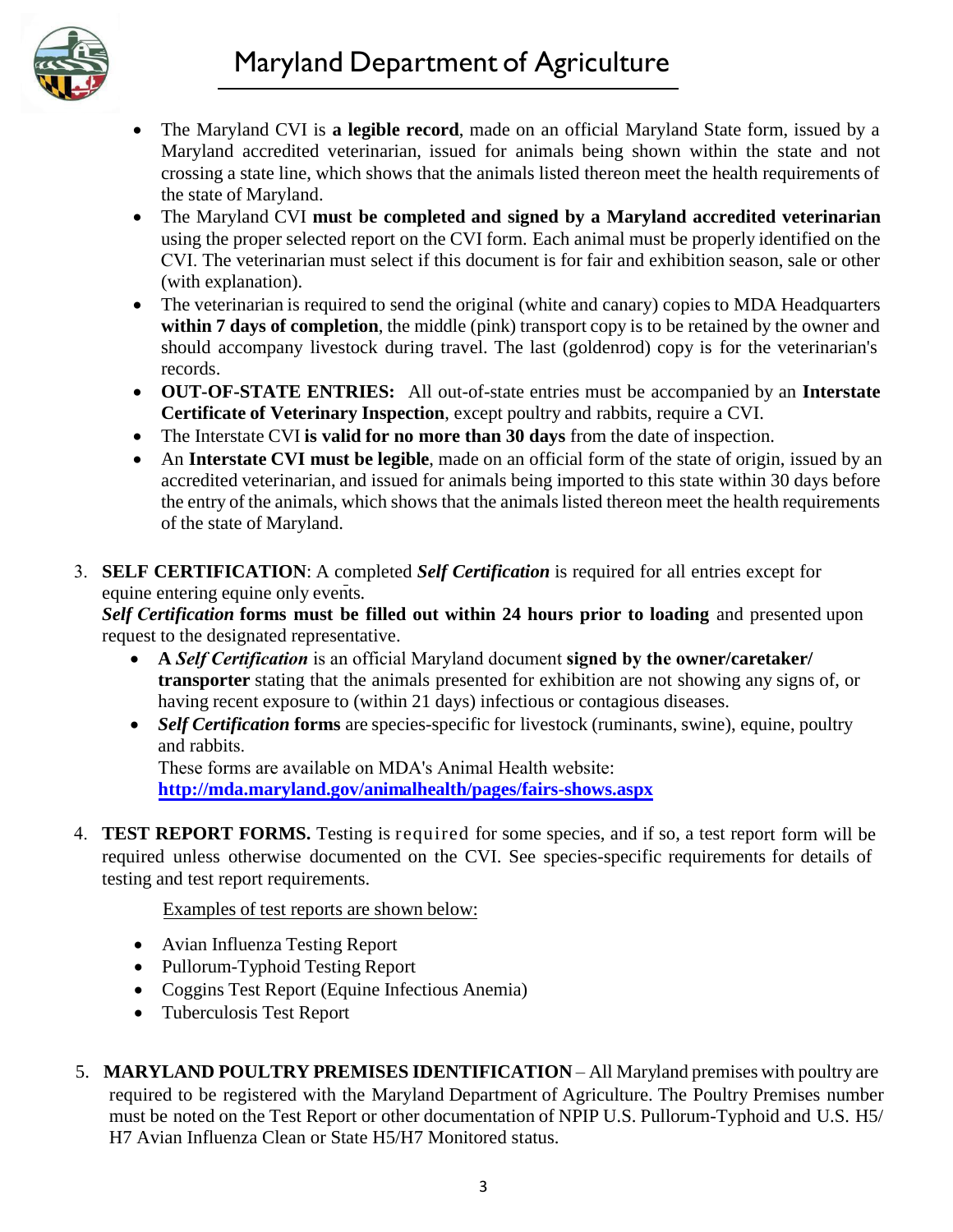

6. **ANIMAL REJECTION POLICY.** Animals may be rejected from an exhibition, either denied entry or removed from the exhibition, as described below:

#### a. **FAILURE TO PROVIDE COMPLETED DOCUMENTATION IS GROUNDS FOR REJECTION.**

- b. **A SKIN LESION SUSPICIOUS OF RINGWORM TO BE CONSIDERED NO LONGER CONTAGIOUS TO OTHER ANIMALS OR PEOPLE, NEW WOOL OR HAIR MUST COMPLETELY COVER THAT LESION.**
- c. Livestock with clinical signs of infectious or contagious diseases or external parasites are not permitted entry or allowed to remain at the exhibition. Clinical signs include but are not limited to: active lesions of ringworm with resulting loss of hair, sore mouth, sore nose, caseous lymphadenitis, prolapse, mange or multiple warts easily visible without close examination.
- d. Suspicion of communicable disease is adequate grounds for rejection. Confirmed diagnosis is not required, since timely removal of suspicious animals is required by law to protect the remaining animals.
- e. Exposed animals may be rejected: If it is believed that there is a potentially serious communicable disease present, all animals originating with the suspect animal may be rejected. Vesicular diseases are of particular concern.
- f. All decisions are final.
- g. All parties involved will be notified of all rejections, including exhibit sponsors and supervisors.
- h. Animal rejections can be made by MDA Animal Health veterinarians or field inspectors, private veterinarians contracted by the show, Maryland Extension employees or individuals designated by the fair or show as a 'responsible person.'

## **SPECIES SPECIFIC REQUIREMENTS**

In addition to the general requirements above, specific requirements by species are shown for the following species:

• Cattle

- Swine
- Goats
- Horses, Ponies, Mules and other Equidae • Poultry
- Rabbits

• Sheep

• Camelids

## *Fair and Show Requirements: Cattle*

## *ALL CATTLE*

#### **IDENTIFICATION: INDIVIDUAL IDENTIFICATION OF EACH ANIMAL SHALL BE AN RFID OFFICIAL EAR TAG.**

*Rodeo Cattle* must have official individual ID that is recognized by the USDA. Rodeo Cattle are NOT allowed to commingle with any other cattle at the exhibition.

#### *Maryland Cattle*

**Brucellosis**: Maryland is a Bovine Brucellosis Class-Free State. Brucellosis testing is not required for Maryland cattle.

**Tuberculosis**: Maryland is an Accredited Tuberculosis-Free State. Tuberculin test is not required for Maryland cattle.

**Immunization**: Bovine Respiratory Complex is required on all Maryland cattle to include Bovine Respiratory Syncytial Virus, Bovine Viral Diarrhea, Infectious Bovine Rhinotracheitis and Parainfluenza. Leptospirosis vaccination is recommended.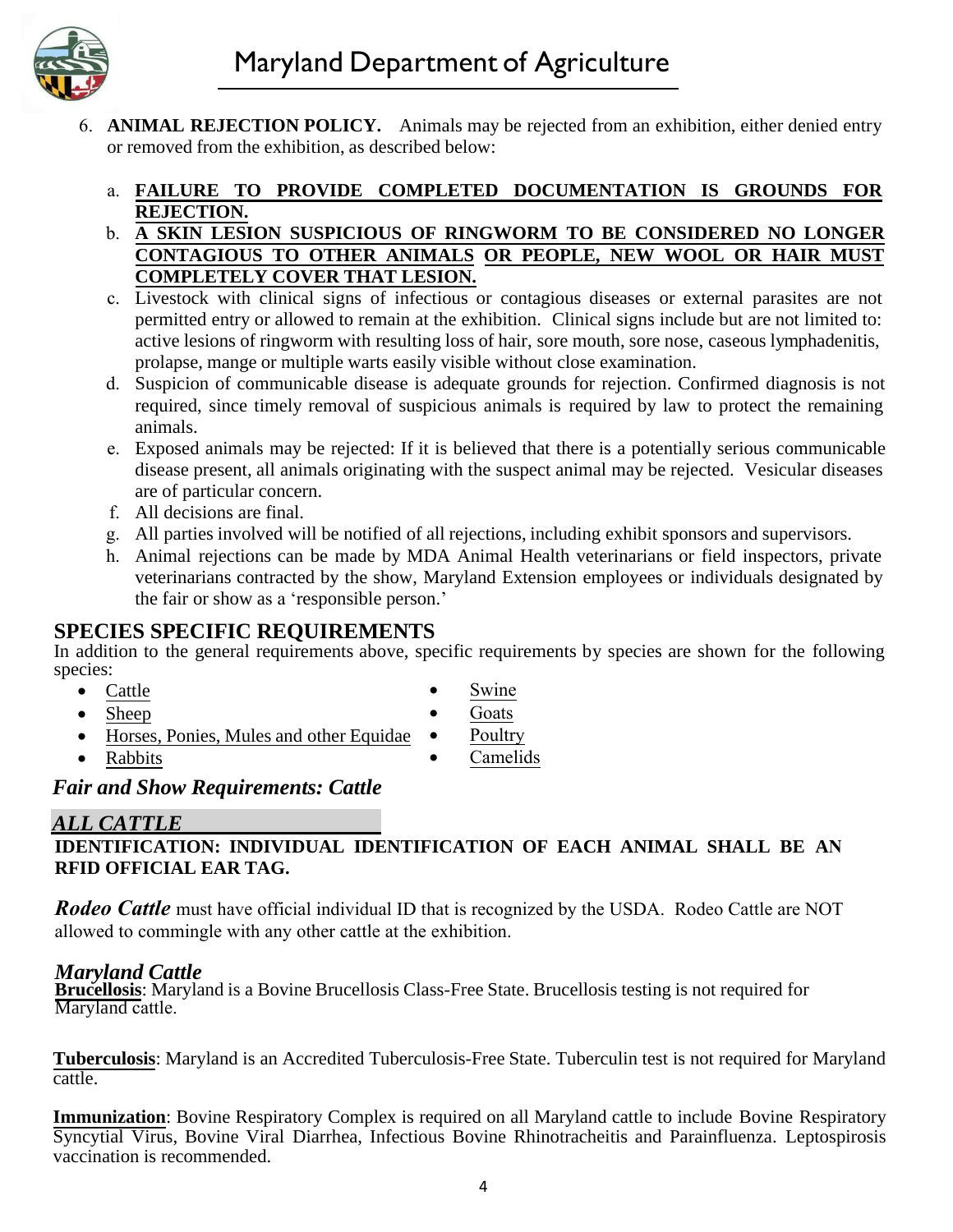

# *Out-of-State Cattle*

#### **Brucellosis:**

- 1. Bovine Brucellosis Class Free State, Region or Zone a. No brucellosis test required.
- 2. Non-Bovine Brucellosis Class Free State, Region or Zone
	- a. Official vaccinates under 24 months old with vaccination dates recorded on the Interstate CVI permitted, or
	- b. Test negative within 30 days before entry.

#### **Tuberculosis:**

- 1. Accredited Tuberculosis Free States, Region or Zone a. No tuberculin test required.
- 2. Modified Accredited Advanced or lower Tuberculosis Free Areas or States (Not TB Free)
	- a. All cattle over 6 months of age shall comply with the following:
		- i. Cattle must originate from a herd where a complete herd test was conducted within the past 12 months; progeny from such herds born since that test may be imported without a tuberculin test, or
		- ii. Any individual animal, over 6 months, entering Maryland must have a negative tuberculin test within 60 days before import.
	- b. Status of herd and area must be shown on certificate.

# *Fair and Show Requirements: Swine*

#### *ALL SWINE*

## **IDENTIFICATION: INDIVIDUAL IDENTIFICATION OF EACH ANIMAL SHALL BE A RFID OFFICIAL EAR TAG.**

#### *Maryland Swine*

**Brucellosis**: Maryland is a Brucellosis Class-Free State. Brucellosis testing is not required for Maryland swine.

**Tuberculosis**: Maryland is an Accredited Tuberculosis-Free State. Tuberculin test is not required for Maryland swine.

**Immunization**: Leptospirosis vaccination is recommended.

#### *Out-of-State Swine*

**Brucellosis**: All swine, except barrows, 6 months of age and older shall be negative to an official test for brucellosis within 30 days prior to exhibition entry, *or* originate directly from a validated brucellosisfree herd or brucellosis-free state.

**Pseudorabies**: Swine over 6 months of age shall be negative to an official test for Pseudorabies conducted within 30 days prior to exhibition entry, *or* originate immediately and directly from a qualified Pseudorabies negative herd or Stage 4 or Stage 5 Pseudorabies Free State.

**Immunization**: Leptospirosis vaccination is recommended.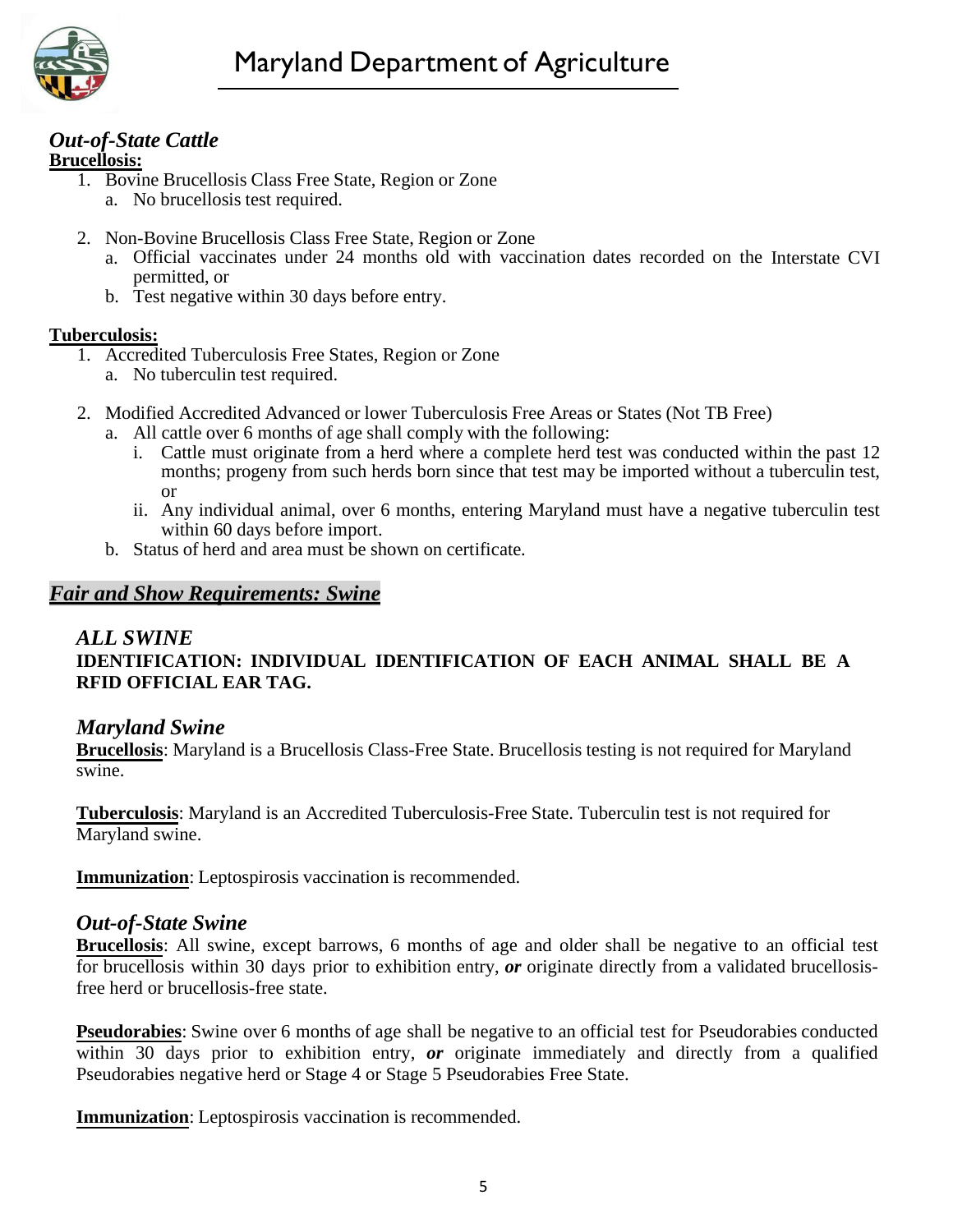

# *Fair and Show Requirements: Sheep and Goats*

# *ALL SHEEP*

**Identification for Sheep:** All sheep must be indentified with USDA-approved Scrapie ear tags. Official identification for sheep includes the following:

- 1. USDA-approved Scrapie ear tags;
- 2. Legible registration tattoos, for which the breed registration paper shall contain the registry premises or flock tattoo prefix that is linked to the APHIS-assigned PIN and flock ID number of the flock of birth, if breed registry is approved by APHIS; or
- 3. Legible tattoos consisting of an individual animal number unique within the flock in one ear and the official scrapie premises identification number (flock ID) in the other ear, except where the tail web or flank may be used for earless animals or animals with damaged ears; must be accompanied by an owner statement.
- 4. A microchip ID with official scrapie identification is acceptable if the owner provides the reader.

#### 5. RFID tags.

Further clarification on the Federal Scrapie Program can be found at: https://www.aphis.usda.gov/aphis/ourfocus/animalhealth/animal-disease-information/sheep-and-goat-health/ national-scrapie-eradication-program/

# *Out-of-State Sheep*

No additional requirements.

# *Market Lambs*

It is recommended that all lambs be slick shorn prior to entry for inspection for club lamb fungus.

# *ALL GOATS*

**Identification for Goats:** All goats must be officially scrapie-identified. Official identification for goats includes the following:

- 1. USDA-approved Scrapie ear tags;
- 2. Legible registration tattoos, for which the breed registration paper shall contain the registry premises or flock tattoo prefix that is linked to the APHIS-assigned PIN and flock ID number of the flock of birth, if breed registry is approved by APHIS; or
- 3. Legible tattoos consisting of an individual animal number unique within the flock in one ear and the official scrapie premises identification number (flock ID) in the other ear, except where the tail web or flank may be used for earless animals or animals with damaged ears; must be accompanied by an owner statement.
- 4. A microchip ID with official scrapie identification is acceptable if the owner provides the reader.
- 5. RFID tags

Further clarification on the Federal Scrapie Program can be found at: https://www.aphis.usda.gov/aphis/ourfocus/animalhealth/animal-disease-information/sheep-and-goat-health/ national-scrapie-eradication-program/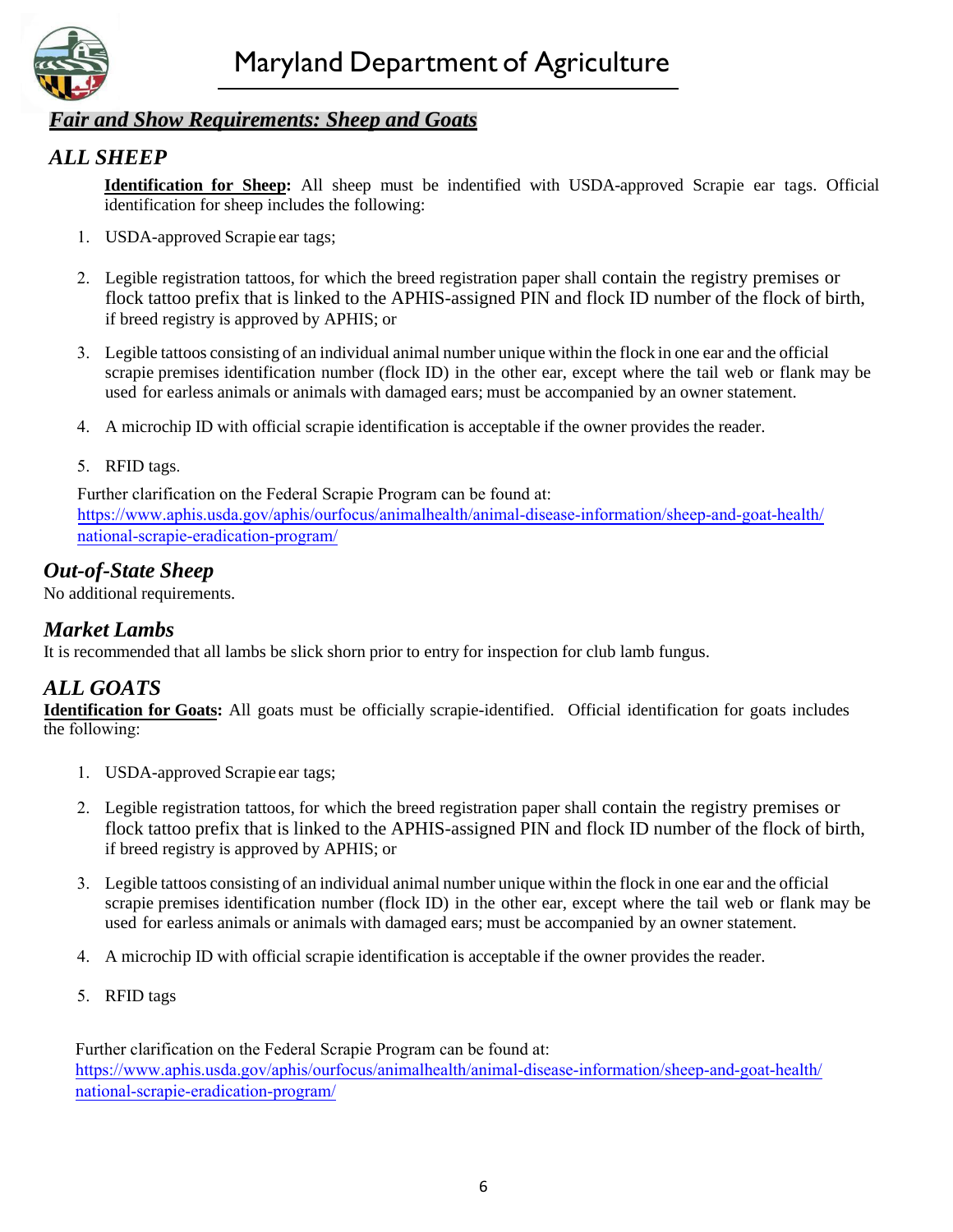

# *Maryland Goats*

**Brucellosis**: Maryland is a Brucellosis Class-Free State. Brucellosis testing is not required for Maryland goats.

**Tuberculosis**: Maryland is an Accredited Tuberculosis-Free State. Tuberculin test is not required for Maryland goats.

#### *Out-of-State Goats* **Tuberculosis:**

- 1. Accredited Tuberculosis Free States, Region or Zone: No tuberculin test required.
- 2. Modified Accredited Advanced or lower Tuberculosis Free Areas or States (Not TB Free)
	- a. All goats over 6 months of age shall comply with the following:
		- i. Goats must originate from herds in which all animals are tested negative within past 12 months; progeny from such herds born since that test, may be imported without a tuberculin test, or
		- ii. Any individual animal entering Maryland must have a negative tuberculin test within 60 days before import.
	- b. Status of herd and area must be shown on certificate.

# *Fair and Show Requirements: Horses, Ponies, Mules and Other Equidae*

## *ALL EQUINE*

Identification: Individual official identification shall include the following as applicable: EIA test report with photo or drawing of the animal, tattoo, brand or microchip. *Animals using tattoos or brands for official identification must be accompanied with the breed registration papers.*

Equine Infectious Anemia (Coggins) Testing: All equine for exhibition shall be accompanied by a valid Coggins Test done within 12 months prior to exhibition entry.

Self Certification Requirement and Exemption: *Exhibitor's Self Certification of Animal Health* is required for each equine entering a fair/show-type event where multiple livestock species are present. The form must be available for inspection if requested. Those participating in equine-only shows and events are exempt from this requirement; however, it is good practice to thoroughly double check the health and skin condition of the animal before departing for the event. The form provides an easy checklist to do this. Exhibitors may not bring an animal having apparent or known signs of a contagious or infectious disease to a show.

# *Maryland Equine*

- 1. All horses and other equidae, 9 months of age and older, shall be accompanied by a negative test for equine infectious anemia (EIA) made within the 12 months before the date of the event. A copy of this test shall accompany every animal.
- 2. A Maryland CVI is not required for Maryland equine.

## *Out-of-State Equine*

- 1. All horses and other equidae, 9 months of age and older, shall be accompanied by a negative test for equine infectious anemia (EIA) made within the 12 months before the date of the event. A copy of this test shall accompany every animal.
- 2. All horses and other equidae shall be accompanied by a CVI issued within 30 days prior to entry. An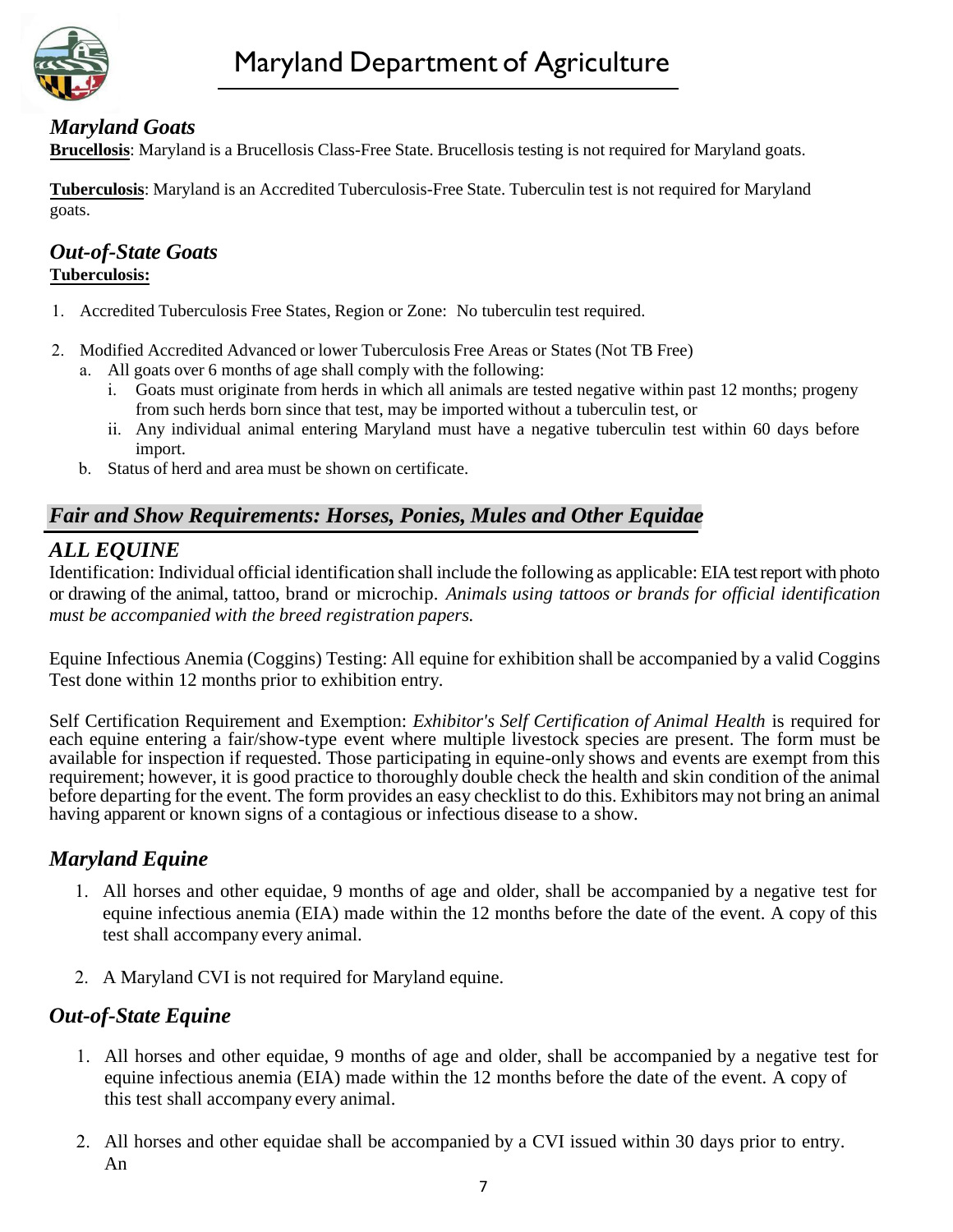

Interstate CVI must be legible, made on an official form from the state of origin, issued by an accredited veterinarian, and issued for animals being imported to this state within 30 days before the entry of the animals, which shows that the animals listed thereon meet the health requirements of the state of Maryland.

# *Fair and Show Requirements: Poultry*

# *ALL POULTRY*

- 1. PRIVATE SALES WILL BE ALLOWED WITH PROPER DOCUMENTATION OF THE SALE BY THE EXHIBITION SPONSOR AND MAINTAINED FOR ONE YEAR.
- 2. IDENTIFICATION: Poultry entering an exhibition shall be identified with a numbered leg or wing band.
- 3. ALL POULTRY EXHIBITORS SHALL COMPLETE A *POULTRY EXHIBITOR'S SELF-CERTIFICATION OF ANIMAL HEALTH*.
- 4. DOCUMENTATION of test results must be provided on MDA-E06 and MDA-E20, VS Form 9-2, VS Form 9-3 or comparable form approved by the State Veterinarian.

# *Maryland Poultry*

- 1. **Premises Registration**: All poultry exhibitors originating from Maryland must have valid proof of a registered Maryland Poultry Premises ID Number.
- 2. **AI Testing Requirements** of poultry **including wild birds** except pigeons and doves shown at public exhibitions in this state shall meet one of the following AI testing requirements:
	- i. Originate directly from an NPIP U.S. H5/H7Avian Influenza Clean Flock as defined in Title 9 of the Code of Federal Regulations, or from a State Avian Influenza Monitored Flock as defined by the state of origin, OR
	- ii. Have a negative Avian Influenza test conducted on at least **15 birds**from their flock **(or complete flock if fewer than 15)** within **30 days** prior to event and remain segregated from all birds of unknown or positive Avian Influenza test status.
- 3. **Salmonella Pullorum-Typhoid Testing Requirements**: All poultry except waterfowl, wild birds, pigeons and doves shown at public exhibitions in this state shall meet one or more of the following requirements:
	- i. Originate directly from an NPIP U.S. Pullorum-Typhoid Clean flock as defined in Title 9 of the Code of Federal Regulations (and there was no break in the chain of ownership by NPIP participants), OR
	- ii. Have a negative official test for Salmonella Pullorum-Typhoid within 90 days before fair, exhibitions, exposition, or show facility and remain segregated from all poultry of unknown or positive Salmonella Pullorum-Typhoid test status.

## *Out-of- State Poultry*

- 1. **AI Testing Requirements** of poultry **including wild birds** except pigeons and doves shown at public exhibitions in this state shall meet one of the following AI testing requirements:
	- i. Originate directly from an NPIP U.S. H5/H7Avian Influenza Clean Flock as defined in Title 9 of the Code of Federal Regulations, or from a State Avian Influenza Monitored Flock as defined by the state of origin, OR
	- ii. Have a negative Avian Influenza test conducted on at least **30 birds** from their flock **(or complete flock if fewer than 30)** within **21 days** prior to event and remain segregated from all birds of unknown or positive Avian Influenza test status.
- 2. **Salmonella Pullorum-Typhoid Testing Requirements**: All poultry except waterfowl, wild birds, pigeons and doves shown at public exhibitions in this state shall meet one or more of the following requirements: